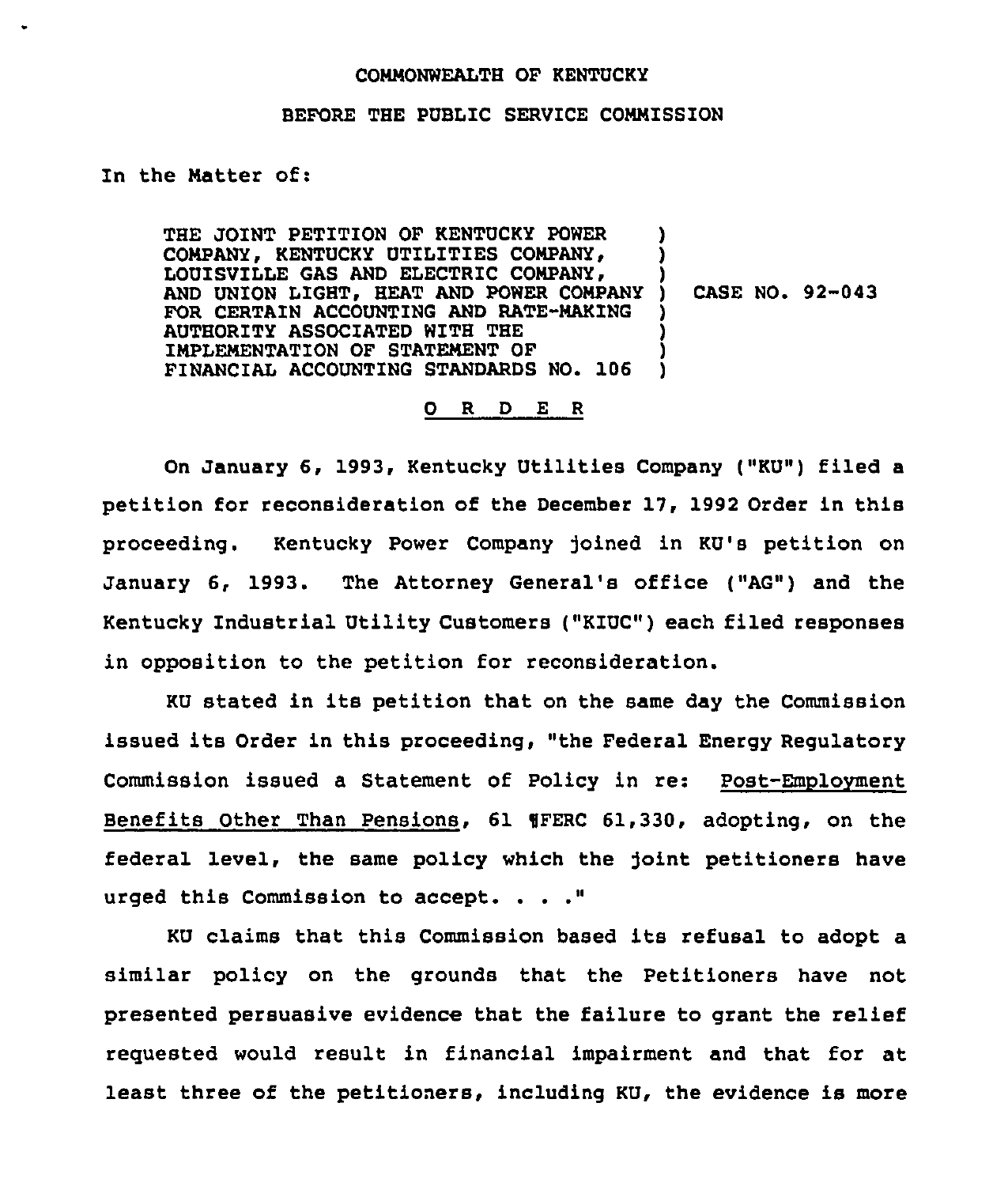than adequate to establish that the accounting change mandated by FASB will, in fact, substantially increase current periodic costs.

KU argues that the issue here is not "financial impairment" but, rather, whether sound rate-making mandatee accrual accounting for OPEBs. KU states that it believes this Commission could adequately address the issue at hand if it did no more than modify its prior Orders by acknowledging that accrual accounting for OPEBs is adopted in Kentucky as sound rate-making policy.

KIUC noted in its response that this Commission granted the first petition for reconsideration on the grounds that KU and the other Joint Petitioners were not provided an adequate opportunity to demonstrate the materially adverse effect that SFAS 106 was alleged to have on their respective financial operations. KIUC then stated that it found KU's argument that. "financial impairment is not the issue here" to be in direct contradiction to its earlier position. KIUC compares KU's increased costs under SFAS 106 to the substantial decrease in interest costs that KU has experienced since its last rate proceeding. KIUC's position is that these cost changes should both properly be considered with all other cost of service items in a rate case.

KU's petition for rehearing reflects that KU has failed, once again, to understand the decision of the Commission in the Orders issued on June 8, 1992 and December 17, 1992 in this case. KU claims that the Commission must either follow the mandate of KRS 278.220 and adopt a policy similar to that established by PERC, or

 $-2-$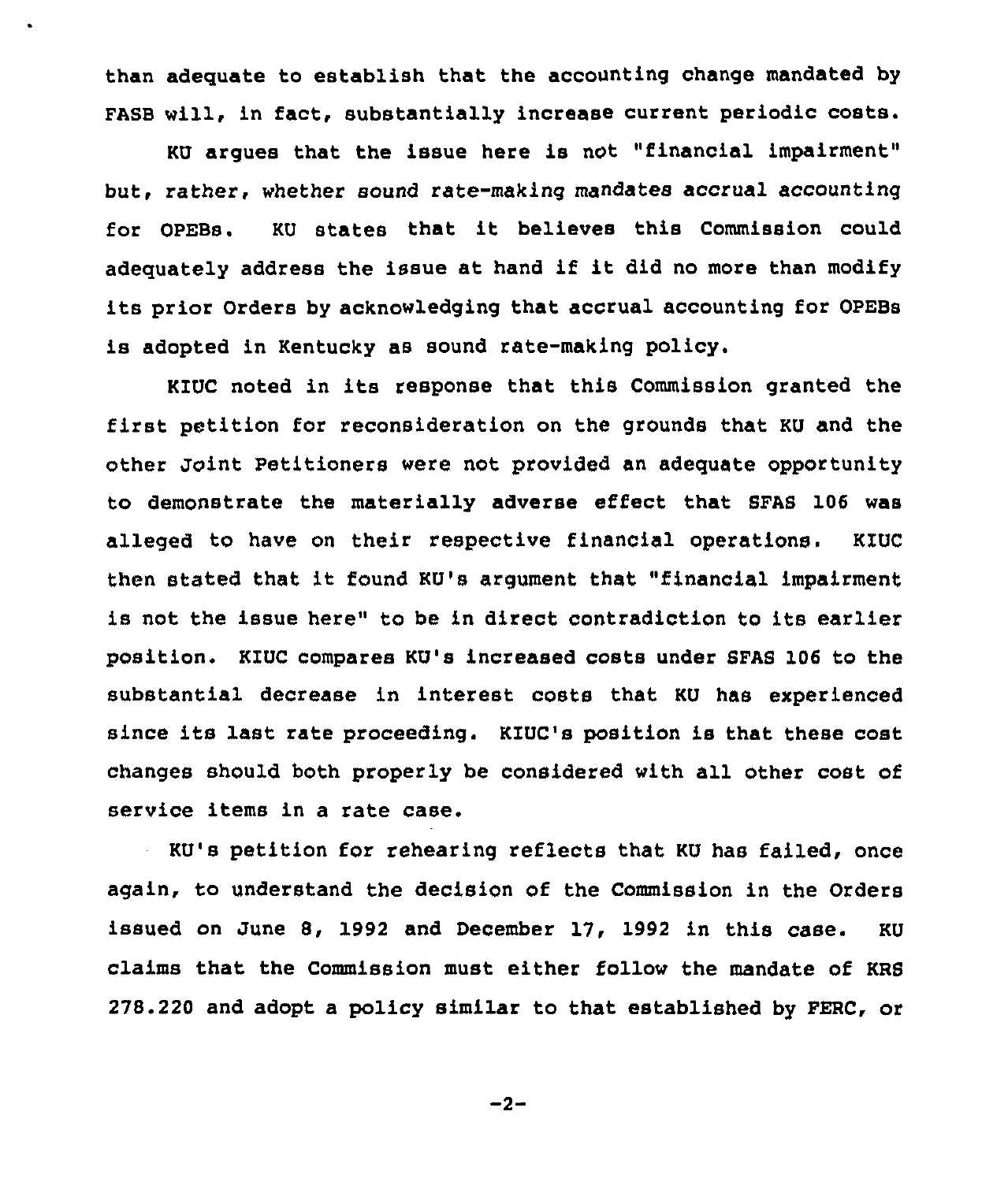on some sound basis say why the accrual of OPEBs is not good ratemaking policy in Kentucky.

Contrary to KU's claim, KRS 278.220 has no application to rate-making. Rather, this statute directs the Commission to adopt a uniform system of accounting for electric utilities that conforms as nearly as possible to the system of accounts established by the Federal Energy Regulatory Commission ("FERC"). The FERC system of accounts mandates accounting treatment for expenses and revenues, not rate-making treatment. As our prior Orders in this case clearly stated, there is nothing that precludes KU and the other petitioners from adopting SFAS 106 for accounting purposes without formal approval of the Commission.

KU has presented no evidence to persuade us to modify our prior decisions to not establish a generic rate-making treatment for SFAS 106 costs. Although an evidentiary hearing was held, KU and the other petitioners chose not to offer any evidence on the pivotal issue of the financial impact of SFAS 106 cost on their respective operations. The mere fact that a utility will incur an increase in one expense is of no import absent evidence that the utility's existing rates are insufficient to cover that expense and still provide an opportunity for a reasonable return. None of the petitioners offered such evidence.

As our prior Orders stated, the rate-making treatment for SFAS 106 can properly be determined only in a utility specific rate case because of the need to investigate all costs and revenues to determine whether existing rates are fair, just and reasonable.

-3-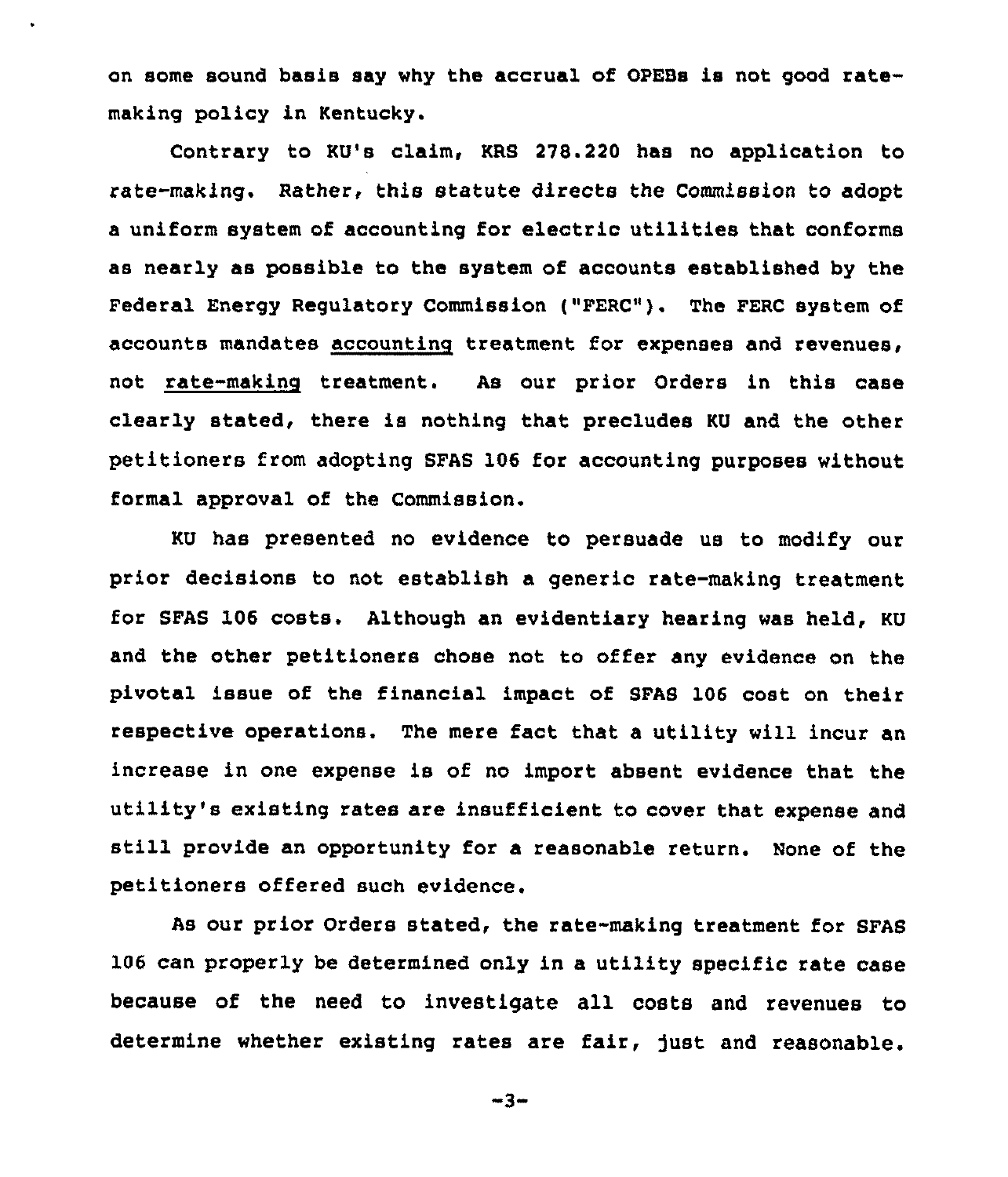Our prior Orders in no way preclude KU from seeking to recover the accrual level of expense in a rate case.

KU is persistent in its request that a determination be made in this case that they will be allowed recovery in future rates of the accrual level of expense and that a deferral be established and recovered in the future for the current difference in the accrual and pay-as-you-go level of expense. KU claims that the Commission has denied it the right to recover the SFAS <sup>106</sup> accrual level of OPEB expense in rates. But since this is not a rate case, the Commission can neither deny nor accept KU's request to include this cost in rates. The Commission has not disallowed any of the cost KU is seeking to recover, the Commission has not denied KU the ability to include the SFAS 106 level of expense in its financial statements, nor has the Commission ruled that KU could not establish a regulatory asset to record the difference between the accrual and pay-as-you-go cost of OPEBs. The Commission has, however, denied the requested procedure of pre-determining the rate-making treatment of this increased level of expense in this generic proceeding. While KU would like for the Commission to approve the SFAS 106 level of expense for rate-making purposes in this proceeding, the Commission will affirm its two previous Orders in this case that recovery of this level of expense should be determined for each utility in a general rate case.

IT IS THEREFORE ORDERED that the petition for rehearing be and it hereby is denied.

$$
-4-
$$